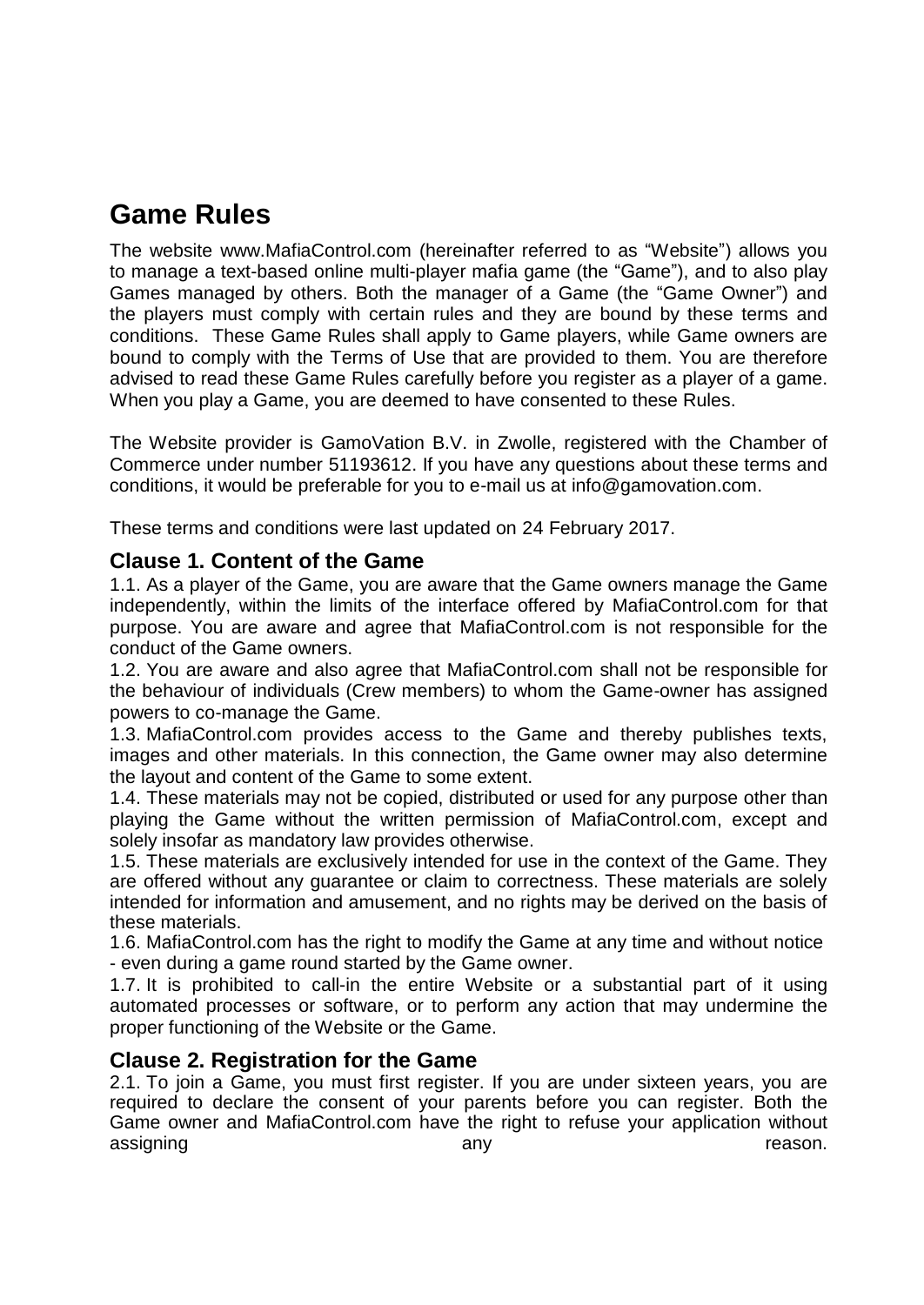2.2. If your application is accepted, you will obtain access to an account via a password.

2.3. You must keep your password secret. MafiaControl.com is not responsible for misuse of the password and is entitled to assume that everything that is done from your account is done subject to your responsibility and risk. If you suspect that an unauthorised person has obtained access to the password, change your password as soon as possible and/or contact the Game owner or MafiaControl.com as soon as possible. The latter will take appropriate action.

## **Clause 3. Playing the Game**

3.1. You are bound to abide by these Game Rules and by the rules and/or conditions laid down by the Game owner or his Crew members.

3.2. It is prohibited to use tools such as scripts, bots or plug-ins that could give you an unfair advantage over other participants. It is also not permissible to bypass or to disable any security measure of the Game or the Website.

3.3. It is prohibited to misuse errors or imperfections in the Game or the Website. It is also prohibited to report or to share the same with others on public forums, without the permission of MafiaControl.com. Any breach of this Clause will render you liable to pay an immediately payable penalty of Euros 1,000 per event, without prejudice to any compensation for damage that MafiaControl.com or others may suffer as a result of the violation.

3.4. In case of a breach of these Game Rules, the Game owner has the right to impose a sanction.

3.5. Sanctions may - depending on the severity and frequency of violations – range from a warning to the seizure of Diamonds or other assets earned during the Game, to permanent exclusion from the Game and the Website. MafiaControl.com can also report your (user)name on the Website together with details of the violation and the sanction imposed.

3.6. Game owners can also independently block users. They are themselves responsible for their conduct in this connection. In no case shall MafiaControl.com bear responsibility for unjust sanctions imposed by Game owners. Game owners are bound to conduct themselves in a reasonable and responsible manner towards the players of the Game.

## **Clause 4. Contributions placed on the Website**

4.1. MafiaControl.com allows you to post messages for or to send messages to others through chat, messaging, forums and other resources, and to include information and images in your profile (hereinafter collectively referred to as "Contributions").

4.2. You may yourself decide (except as below) which Contributions you wish to publish, where, and when. MafiaControl.com is, however, not liable to pay you any fee for the materials that you publish on this Website. You hereby grant MafiaControl.com a non-exclusive licence to publish your Contributions on the Website in any manner. This also includes the right to change and/or edit Contributions. You relinquish all right to the mention of your name in case of publication on the Website. You hereby also declare that you have all the rights to distribute the materials, and indemnify MafiaControl.com against the claims of third parties relating to material posted by you. 4.3. The Contributions may not: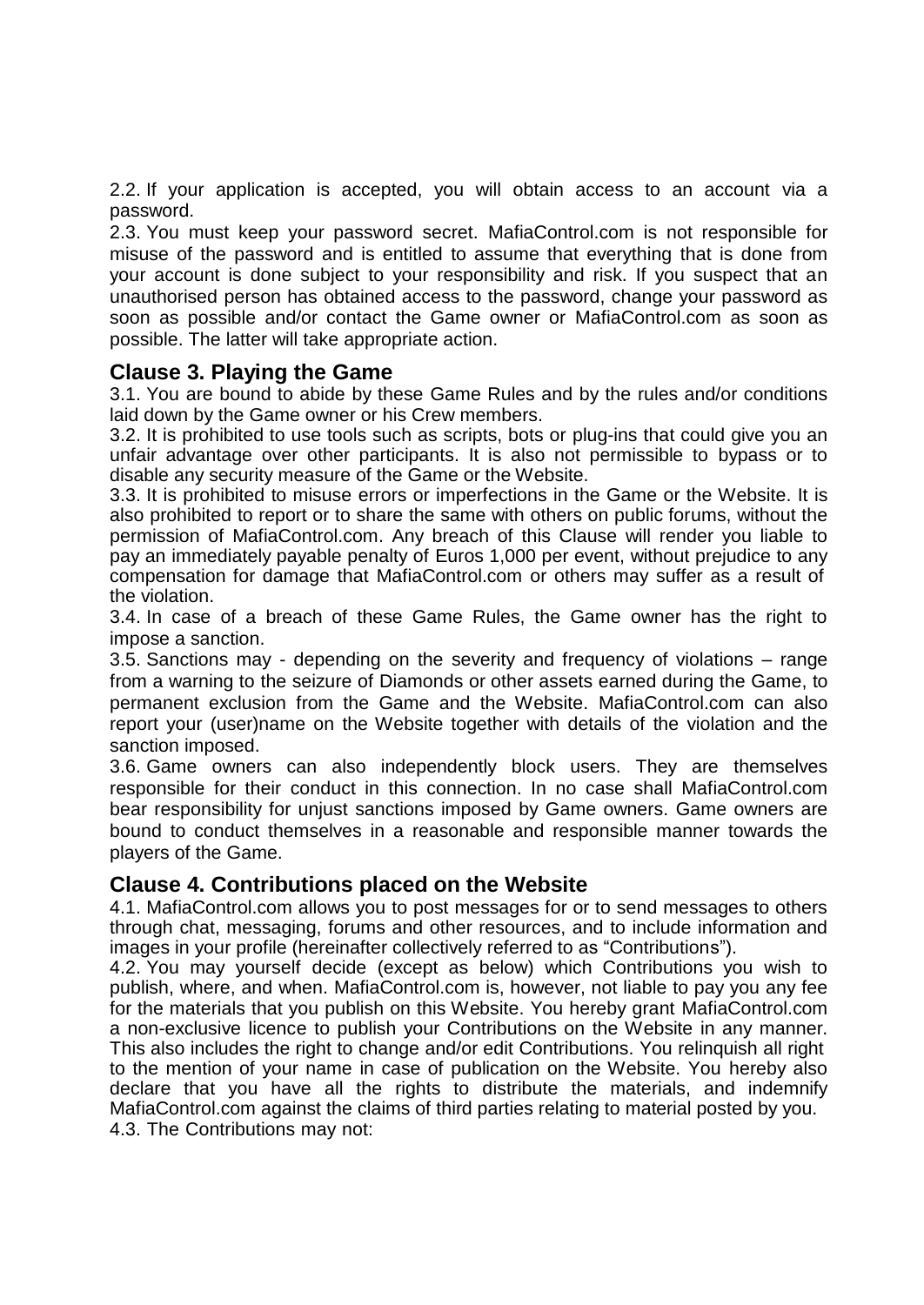include hyperlinks to external websites with malicious content (such as excessive pop-ups, viruses or spyware);

contain threatening, false, insulting, offensive, pornographic, discriminatory or hateful information;

contain pyramid schemes, chain letters, commercial, charitable or philanthropic messages;

 create the impression that you are an assistant or representative of MafiaControl.com,

include material that infringes on third-party rights, always including the inclusion of images or links to the same without the consent of the entitled persons;

 include material that places a disproportionate burden on the systems of MafiaControl.com.

4.4. If MafiaControl.com has a reasonable suspicion or realises that a Contribution is contrary to the above or against the law, then MafiaControl.com has the right to unilaterally remove or block access to it. Moreover, MafiaControl.com may impose a sanction. MafiaControl.com is not bound to consult you in this connection.

4.5. You indemnify MafiaControl.com against claims of third parties based on the standpoint that the materials submitted by you violate the law in any other manner.

4.6. In case of a serious suspicion of misuse of the Website or of the Game, MafiaControl.com shall have the right to read your private messages in connection with the investigation of such misuse. MafiaControl.com will keep all information that it finds in such private messages secret to the extent possible, and will not publish or use the same for any purpose other than in connection with measures against such misuse. MafiaControl.com shall however have the right to hand over these private messages to investigation agencies or to use the same in connection with judicial proceedings relating to such misuse.

## **Clause 5. Forum Rules**

5.1. The Game owner and his Crew members are responsible for the Game forum. They are entitled to draw up their own rules relating to the use of the forum. These rules shall not, however, affect the other Terms of Use which Game owners are bound to respect, particularly in connection with the criminal or unlawful content of the messages, as per Clause 4.

5.2. If and insofar as the Game owner does not apply different forum rules, the following standard forum rules shall apply.

- a) It is not permissible to accuse others of wrongful conduct in your posts. This means that if you suspect someone of something, you should report this to one of the moderators or administrators. Your message should provide sufficient evidence; false accusations shall not be tolerated.
- b) The forum is intended for reference purposes, among other things. In order to ensure that such reference remains useful and well-organised, and to prevent annoyances, you should abide by the following:

Before you open a topic, check whether your question or comment has already been posted previously.

Always post a new topic in the appropriate section of the forum.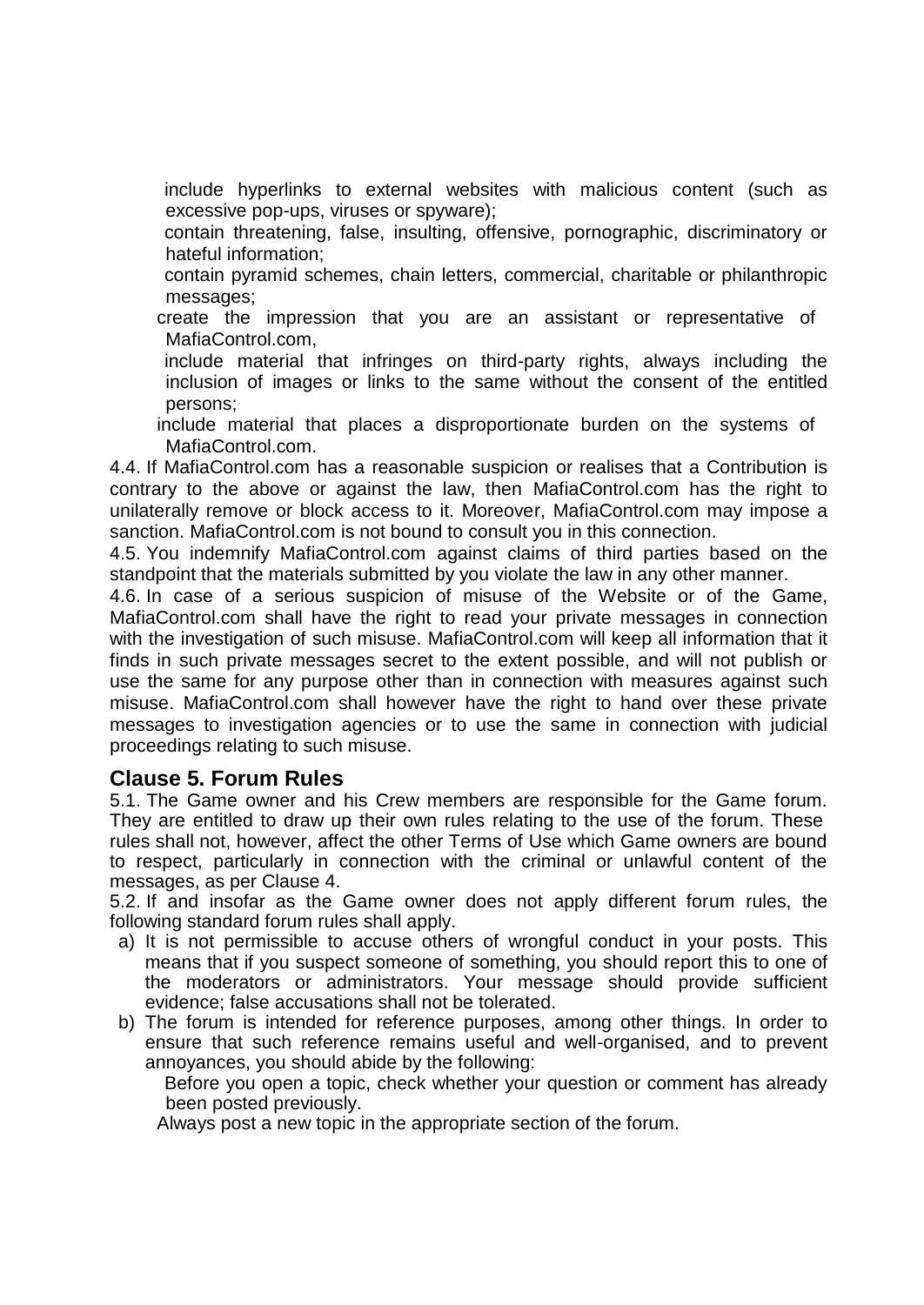Do not feel bound to reply to each and every topic that comes along. Respond only if you actually intend to make a relevant contribution.

- c) Promoting other websites on the forum without consent shall be regarded as spam and may be punished with the deprivation of access to the Game and removal of the account.
- d) The forum is not intended to declare war on other members or their families.

## **Clause 6. Purchasing Diamonds**

6.1. You may purchase Diamonds in your Game account using various payment systems.

6.2. Since Diamonds are to be used in the Game immediately after purchase, you have no right to terminate the purchase as per Section 7:46i of the Civil Code.

6.3. In case of problems when ordering Diamonds, you may contact the Game owner or otherwise contact Support at MafiaControl.com via: [info@gamovation.com](mailto:info@gamovation.com) or via the forum at [www.MafiaControl.com.](http://www.mafiacontrol.com/). Always include certain details: the date and time, explanation of the problem, the telephone number used, etc.

6.4. All offers are without obligation, and the prices on the Website are subject to typing and programming errors. MafiaControl.com has the right to change the prices at any time.

#### **Clause 7. Processing personal data**

7.1. MafiaControl.com respects the privacy of all users of the Website and shall ensure that personal data are processed carefully and in accordance with the Personal Data Protection Act.

7.2. MafiaControl.com will take every effort to protect your privacy to the extent possible, but you must realise that other interests such as for example, freedom of expression or detection of illegal activities may take priority over your right to privacy in certain cases.

7.3. While registering, MafiaControl.com will request you to provide certain personal data, such as your name and a working email address. These personal data shall not be disclosed to third parties unless you authorise the same separately or such disclosure is necessary for your normal use of the Website. MafiaControl.com may use the email address to send your messages over the Website and/or to manage the Games. Each message will provide you with the option to unsubscribe. MafiaControl.com will request your explicit permission before sending other commercial e-mails.

7.4. MafiaControl.com contains general visit data, among other things, to detect cheating and misuse. This includes information such as the IP address of the computer that requests a page on the Website, the user name if any, the time of request, and the visitor data that the browser sends.

7.5. MafiaControl.com uses cookies. A cookie is a small file sent along with pages of this Website, to enable the combination of various Website page requests and the analysis of user behaviour. You may reject cookies as above, although this may limit the functionality and ease of use of the Website.

7.6. You have the right to inspect, correct and delete data relating to you. In this connection, please contact MafiaControl.com via the above address.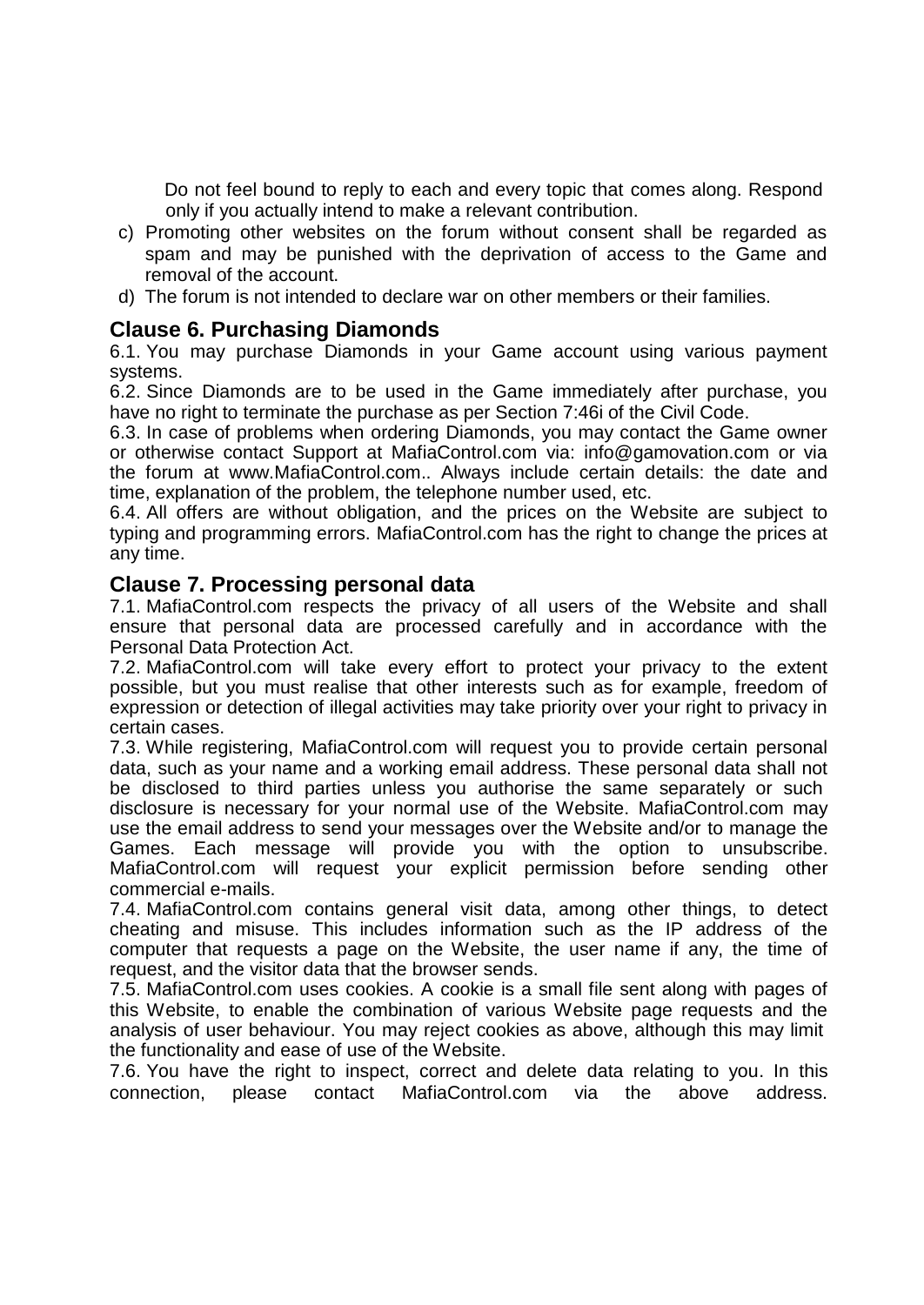7.7. If a Contribution violates your privacy, it will usually be rendered anonymous in the first instance. MafiaControl.com is not bound to remove Contributions from the Website unless you have a special and compelling reason to require this.

7.8. MafiaControl.com utilises third-party payment services when you buy Diamonds. MafiaControl.com has no control over the privacy policies of such third parties. Consult the privacy policy statement of such payment services.

## **Clause 8. Maintenance and Faults**

8.1. MafiaControl.com and the Game owners have the right to temporarily shut down the Website or parts of it for maintaining, upgrading or improving the Website, its software or other facilities. As far as possible, MafiaControl.com shall try to implement such shutdowns outside office hours and to notify you in time concerning planned shutdowns. MafiaControl.com is however never bound to pay damage compensation for such shutdowns.

8.2. MafiaControl.com has the right to modify the Website, the Game and the software used for the same from time to time in order to improve the functionality and to repair faults. If a modification results in a significant change in the functionality, MafiaControl.com will try to inform you concerning the same. Since this Website and the Game is used by several participants, it is not possible to abandon a certain modification just for your benefit. MafiaControl.com is not liable to pay any compensation for any damage arising due to such modification.

8.3. In case of force majeure, such as for example, faults in the telecommunication infrastructure or deficiencies in the performance of the payment provider, whereby MafiaControl.com cannot reasonably be expected to implement this agreement due to the action of an external cause, the performance of this agreement may be suspended or this Agreement shall be terminated, all without any obligation to pay damage compensation.

8.4. MafiaControl.com will take every effort to reply to questions adequately and within a reasonable time. MafiaControl.com can however not vouch for the accuracy and/or completeness of the responses.

## **Clause 9. Liability**

9.1. The liability of MafiaControl.com for direct damages suffered by you, on any grounds whatsoever, shall be limited per event (a connected series of events shall be regarded as one single event) to the amount that the user has paid for the Game, subject to a maximum of 500 Euros (excluding VAT).

9.2. Neither MafiaControl.com nor any of its assistants shall be liable for any indirect damages that you or others may suffer, including consequential damages, loss of revenue and profits, loss of data and economic loss.

9.3. You indemnify MafiaControl.com for all claims of third parties, on any grounds whatsoever, in respect of compensation for damages, costs or interest, relating to this agreement.

9.4. The preceding paragraphs of this Clause shall not apply if and insofar as the relevant damage was caused by wilful misconduct or gross negligence on the part of MafiaControl.com.

9.5. A pre-condition for the creation of any right to damage compensation is always that you should notify MafiaControl.com concerning such damage as soon as possible after it it occurs, and in writing.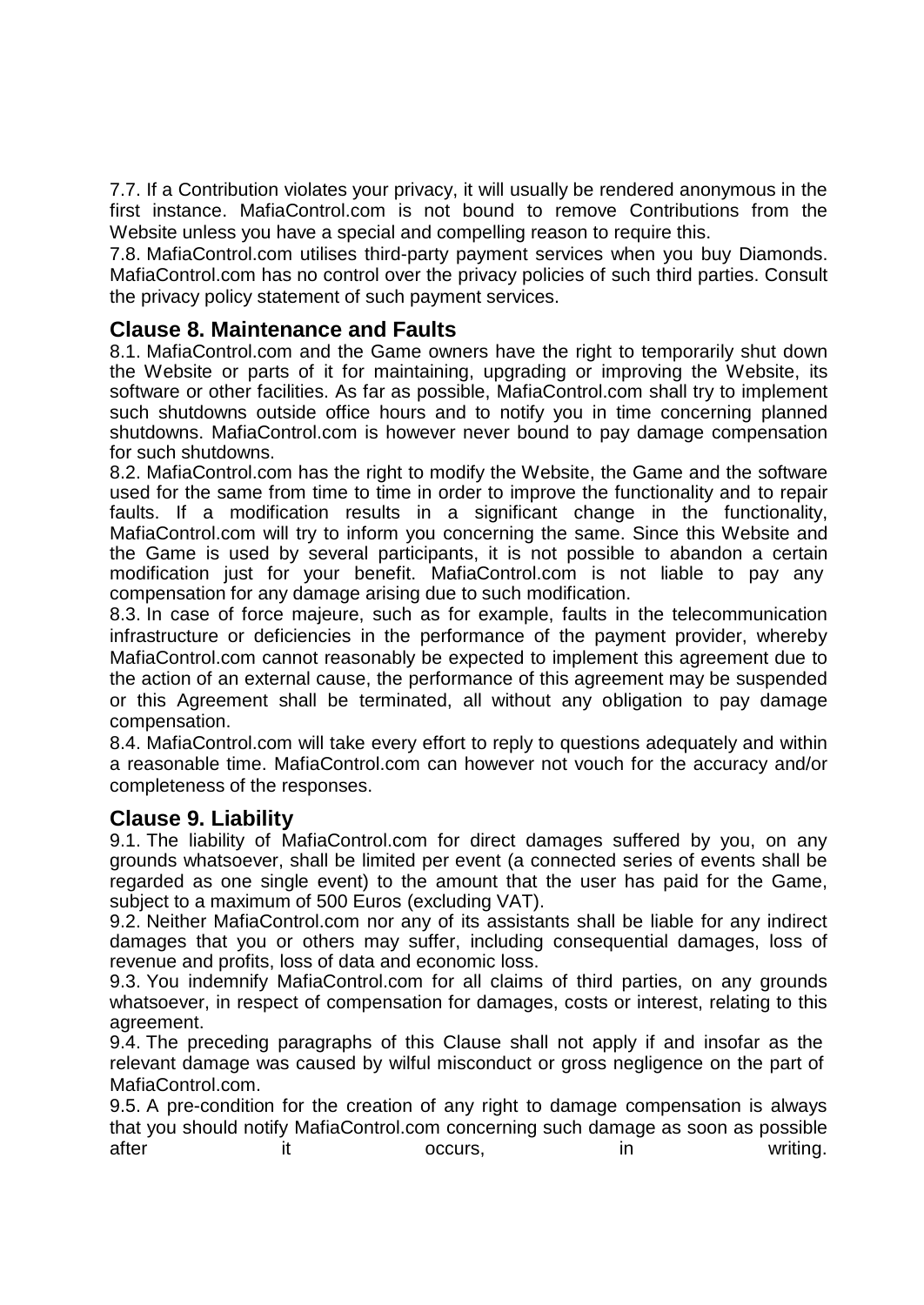# **Clause 10. Duration, extension and termination of the agreement**

10.1. The parties have entered into this Agreement for an indefinite period. You may terminate the agreement at any time, without observing a termination notice period. In case of termination in connection with a sanction, MafiaControl.com may terminate the agreement with immediate effect.

10.2. After termination, you may no longer use the Website and the Game. Your account will be cancelled and all Diamonds and the items relating to the account will be removed. MafiaControl.com may remove your Contributions, but is not bound to do so.

10.3. In case of termination, the following obligations shall continue as long as MafiaControl.com can reasonably demand the continuation of the same: the licence under Clause 4 and the provisions concerning liability under Clause 9.

10.4. MafiaControl.com has the right to suspend its obligations towards you if there is a suspicion that you are in breach of the contract in any manner whatsoever, without MafiaControl.com being bound to pay any damage compensation.

## **Clause 11. Modifications to the agreement**

11.1. MafiaControl.com has the right to modify these terms and conditions or to add new conditions to the same. These modifications or additions shall take effect fifteen days after publication of the same on the Website. Amendments to Clauses 3 and 4 shall come into force at the next round of the Game. Minor changes shall always come into force with immediate effect.

11.2. If you do not wish to accept an amended or supplemented condition, you must terminate the contract before, or as soon as possible after, the change or addition takes effect. You may no longer use the Website. By using the Website after the same comes into effect, you notify your acceptance of the amended or supplemented condition(s).

11.3. None of the conditions or exceptions proposed by you shall be part of this agreement, unless agreed in writing between you and MafiaControl.com.

11.4. MafiaControl.com shall have the right to assign this Agreement and all its rights and obligations arising under the same, to a third party that takes over the Website.

11.5. Information and notices on the Website are subject to programming and typing errors. In the event of any inconsistency between the website and this agreement, this agreement shall prevail.

# **Clause 12. Final Provisions**

12.1. The present agreement is subject to the law of The Netherlands.

12.2. Insofar as mandatory law does not stipulate otherwise, all disputes that may arise under this agreement shall be laid before the competent court in The Netherlands.

12.3. If any of these terms and conditions is found to be invalid, this will not affect the validity of the agreement as a whole. The parties will in that case, replace such provision(s) with (a) new provision(s) that reflect(s) the intention of the original provision(s) to the extent possible.

12.4. For the purposes of these terms and conditions, "in writing" shall also include email, provided the identity and integrity of the e-mail is sufficiently proven.